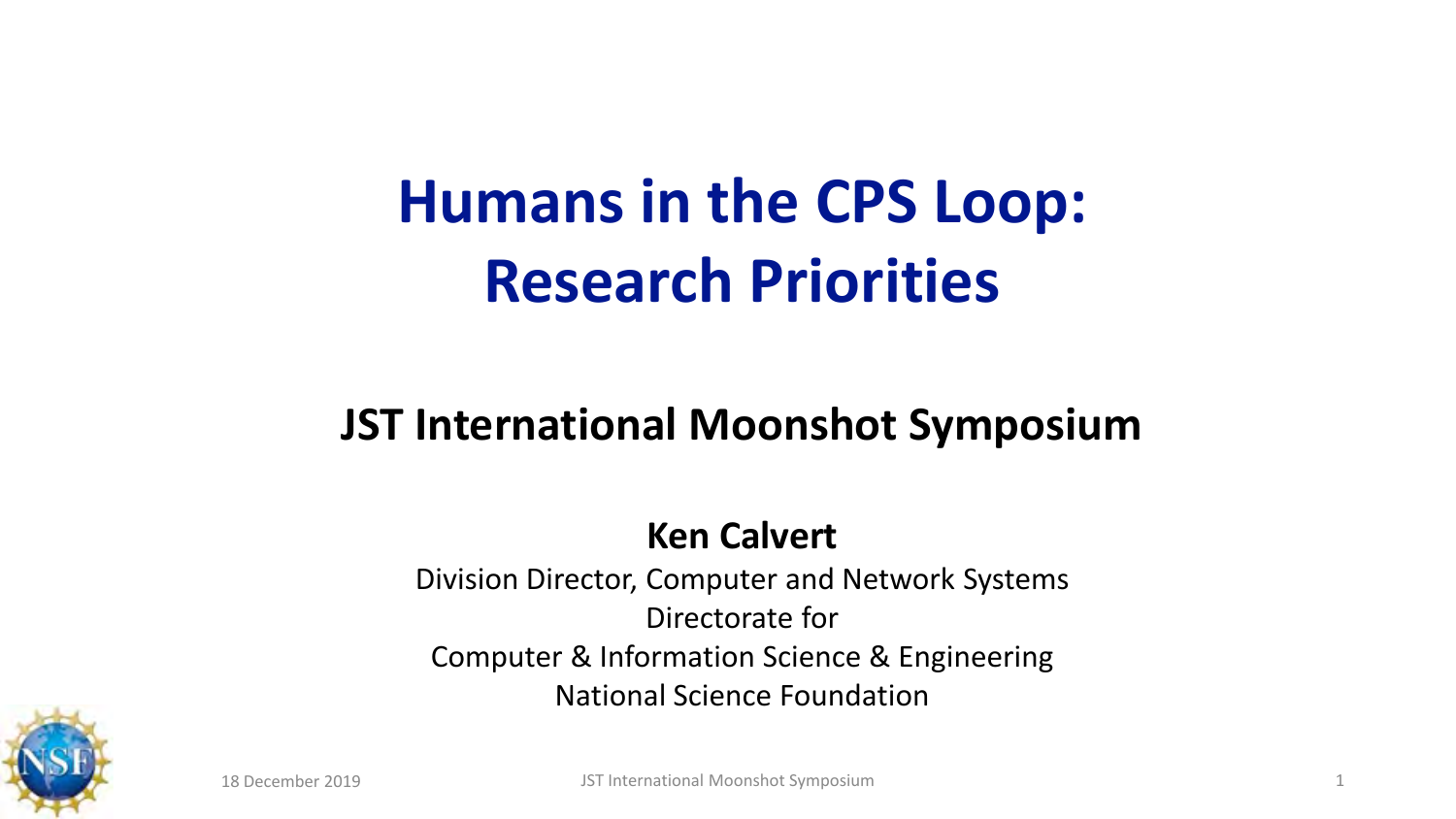### How to think about this challenge?

One possible approach: look back to 1980.

• Predictable then: continuing improvement in computing and storage performance/cost

...along with changes driven by that – e.g., personal mobile communication

- Not predictable: societal changes
	- Ongoing collection and concentration of data about human activity by large actors



• Breakdown of trust in information



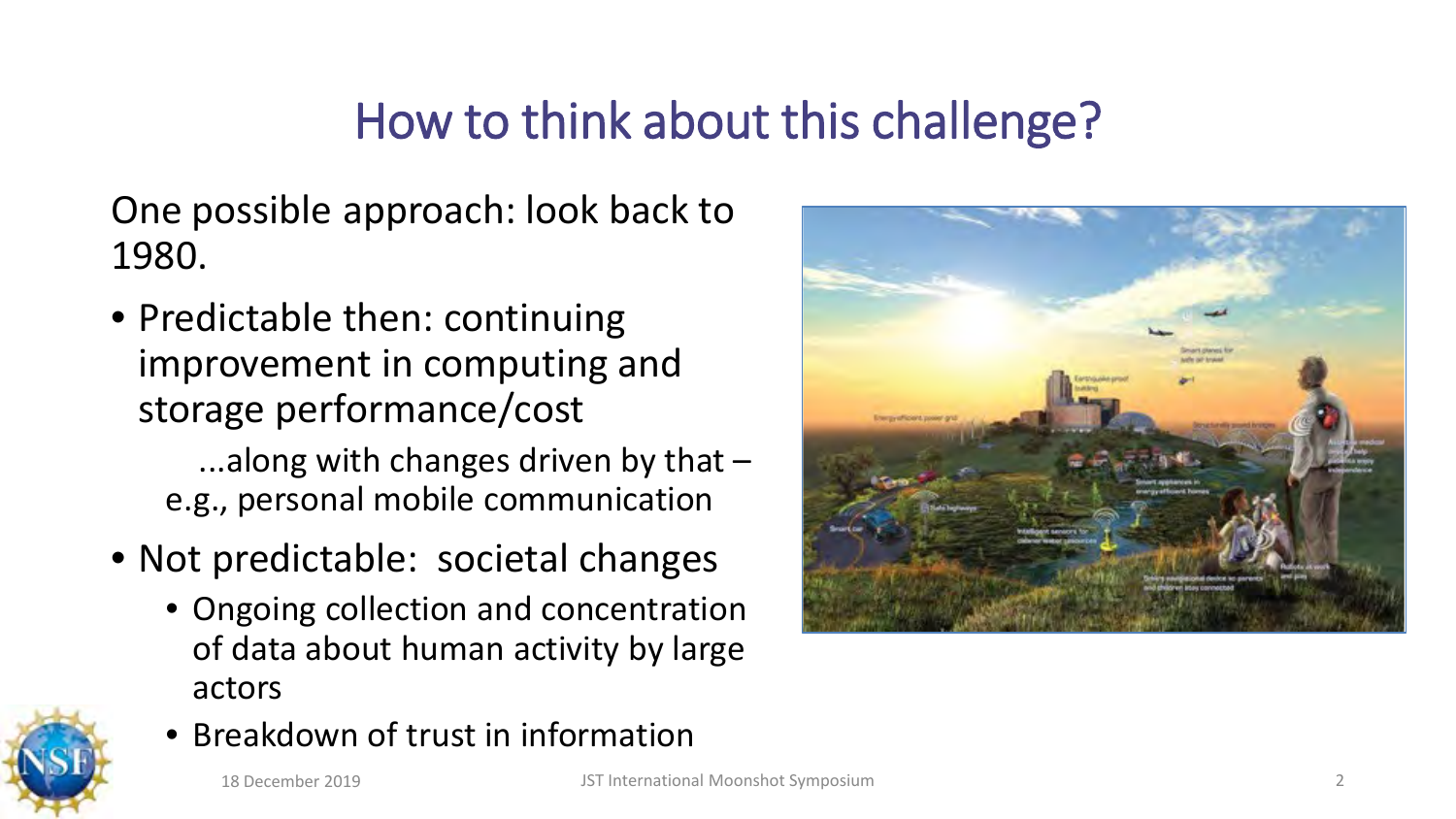### **The Future of Work at the Human-Technology Frontier (FW-HTF)**

*Shaping the development and use of technologies to improve the quality of work, while also increasing productivity and economic growth*

#### **Research Themes:**

- Building the human-technology partnership
- Augmenting human performance
- Illuminating the socio-technological landscape
- Fostering lifelong learning



References

Erik Brynjolfsson and Andrew McAfee(2014), The Second Machine Age, W W Norton & Co Inc, ISBN-10:0393239357 The Economist(2015), Jan 3 The National Academies of Science, Engineering, and Medicine(2017), Information Technology and The U.S. Workforce: Where Are We and Where Do We Go from Here?, National Academies Press, ISBN-10:9780309454025

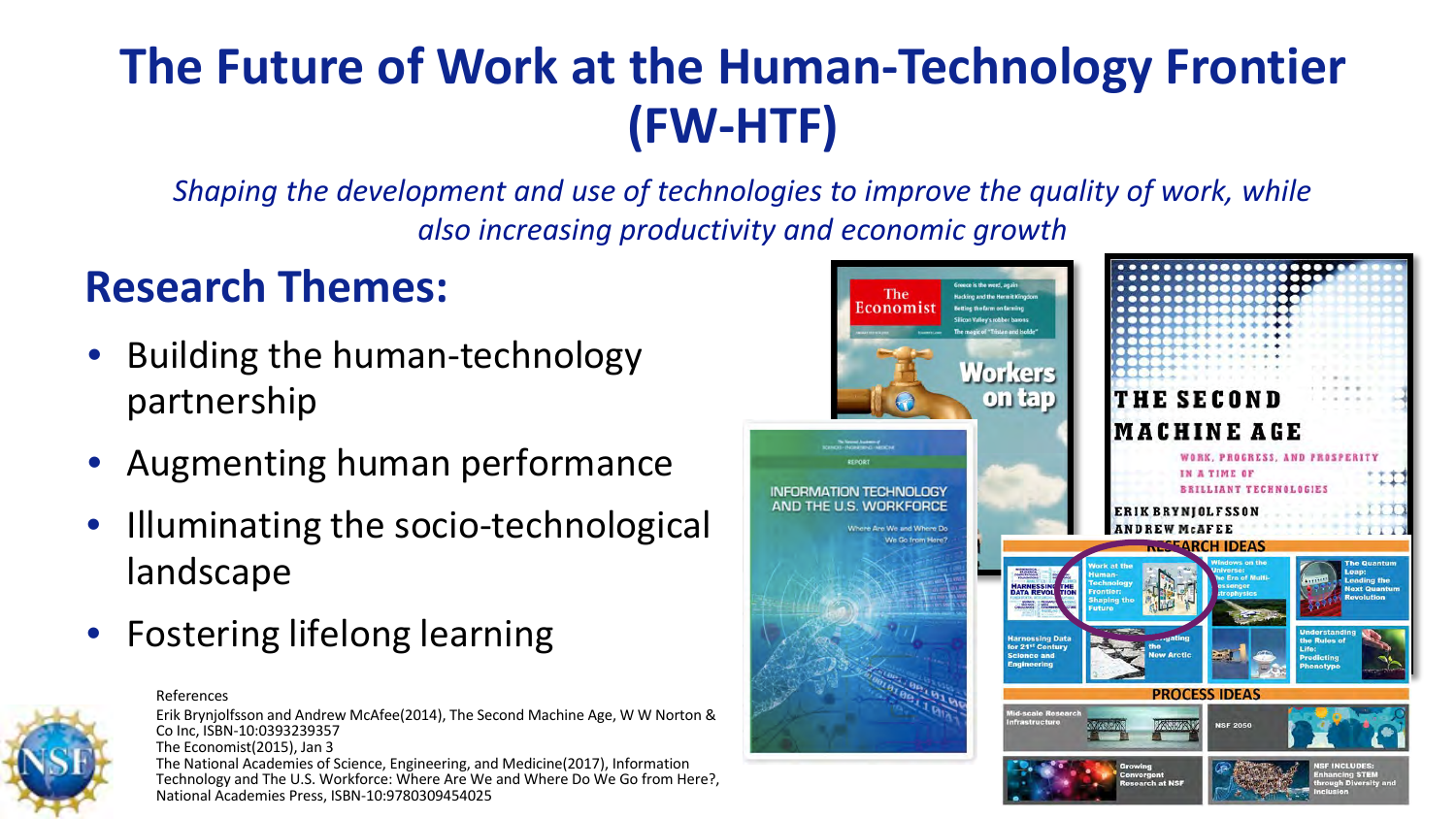### What will it take to achieve the targets?

- Innovation and Discovery
- Engineering
- Capacity (people, industries)
- Infrastructure
- Trust



## Also: Expect disruption from unforeseen directions!

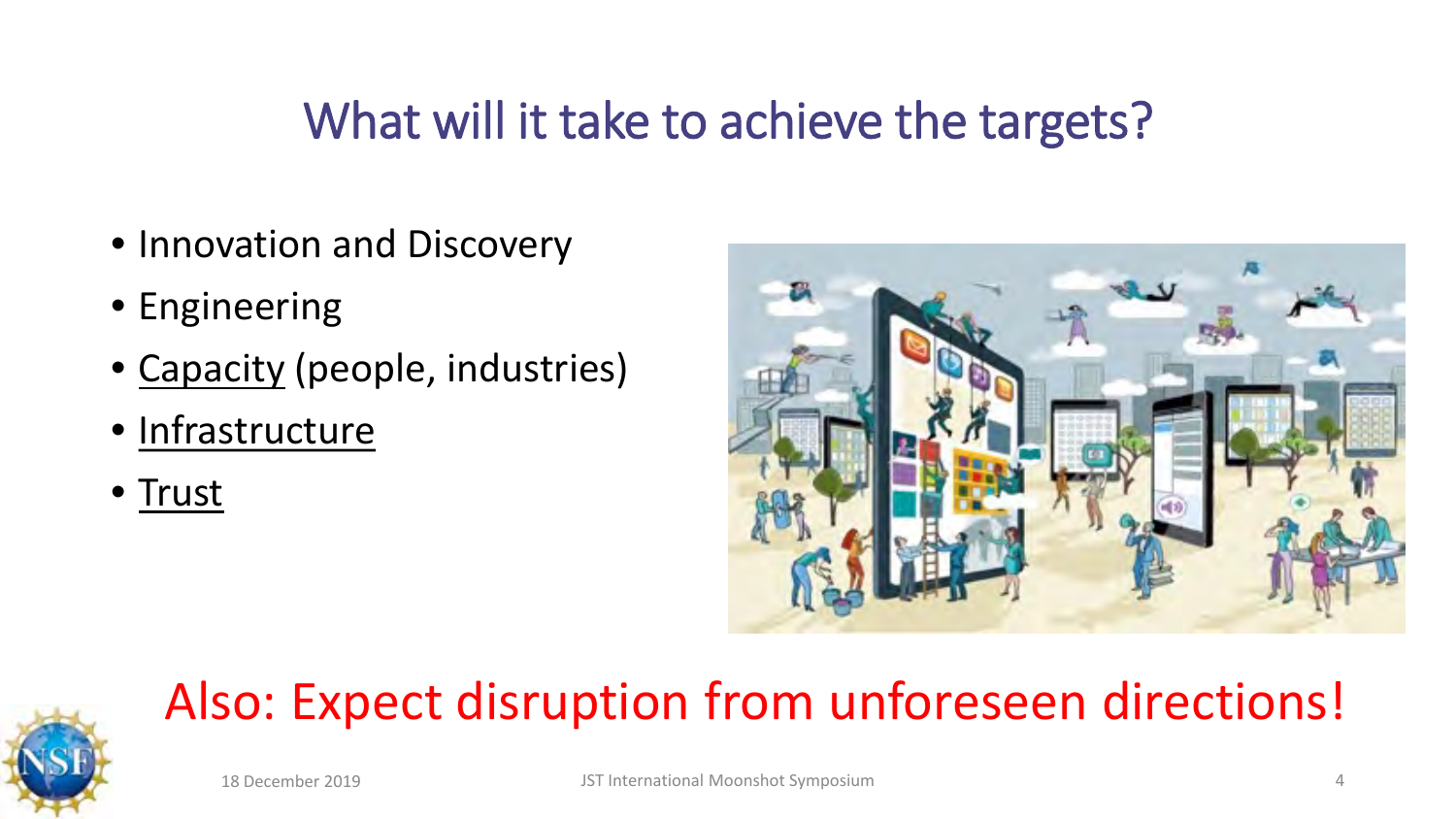### US Research and Development Priorities

NSF Programs support National Priorities, including Industries of the future:

1. Artificial Intelligence

"Continued American leadership in AI is of paramount importance to ... shaping the global evolution of AI in a manner consistent with our Nation's values, policies, and priorities" – White House Executive Order on AI, February 2019

#### 2. Advanced Wireless

"Departments and agencies should support the development and deployment of advanced communications networks by prioritizing R&D consistent with the National Spectrum R&D Strategy." – FY2021 R&D Budget Priorities Memo, August 2019

3. Quantum Information Systems (QIS)

National Quantum Initiative Act, became law January 2019, directs NSF to "(A) Support basic interdisciplinary QIS research; and (B) support human resources development in all aspects of quantum information science and engineering."

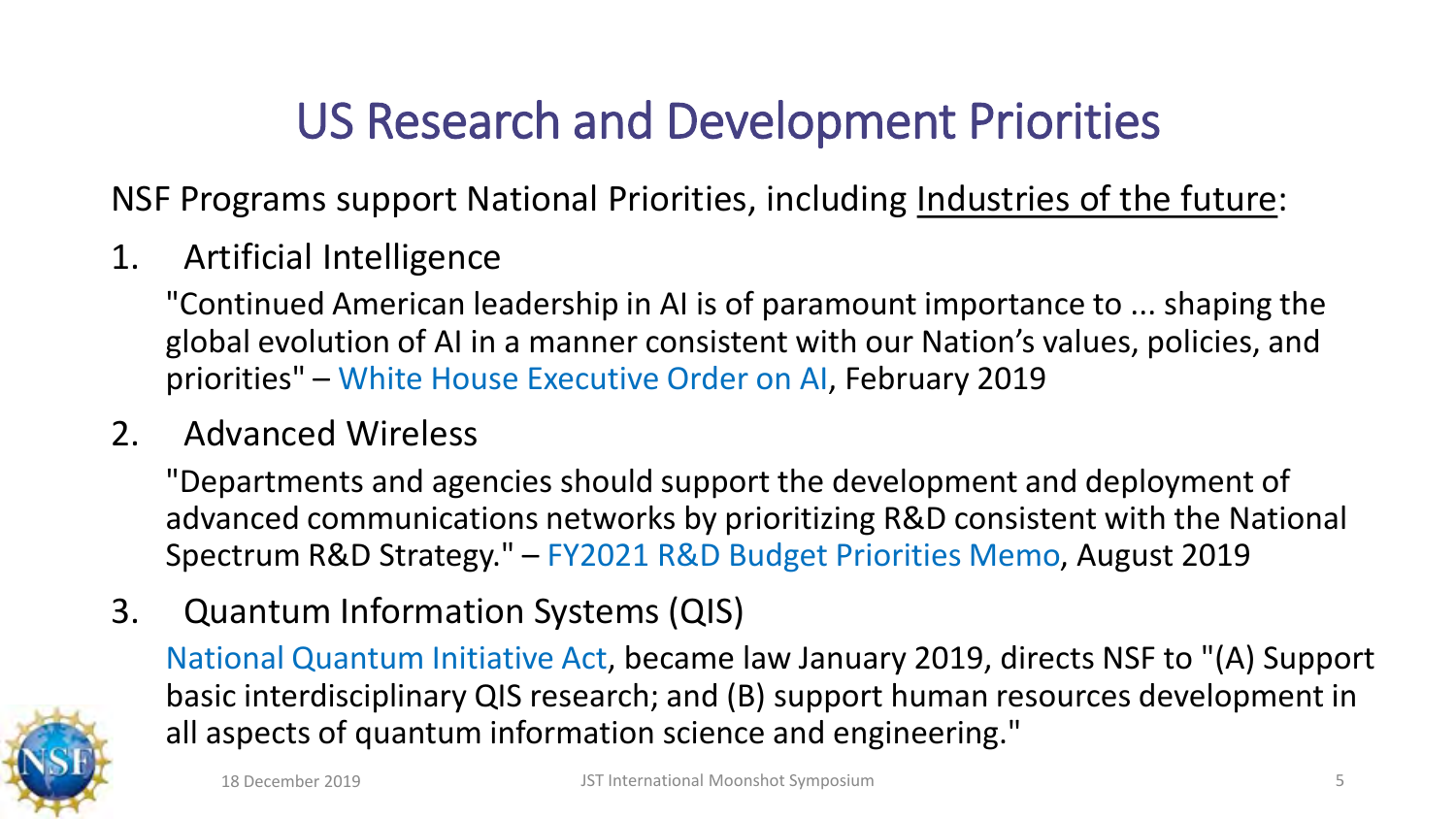### National Artificial Intelligence (AI) Research Institutes

New Multi-year, multi-agency national initiative

• Initial partners: NSF, Dept. of Agriculture-National Institute of Food & Agriculture, Veterans Administration, Dept. of Transportation – Federal Highway Administration, Dept. of Homeland Security – Science & Technology

Goals:

- Significantly advance research in AI and accelerate the development of transformational, AI-powered innovation.
- Grow a workforce of future AI researchers and practitioners.
- Create national nexus points for universities, federal agencies, industries and nonprofits.

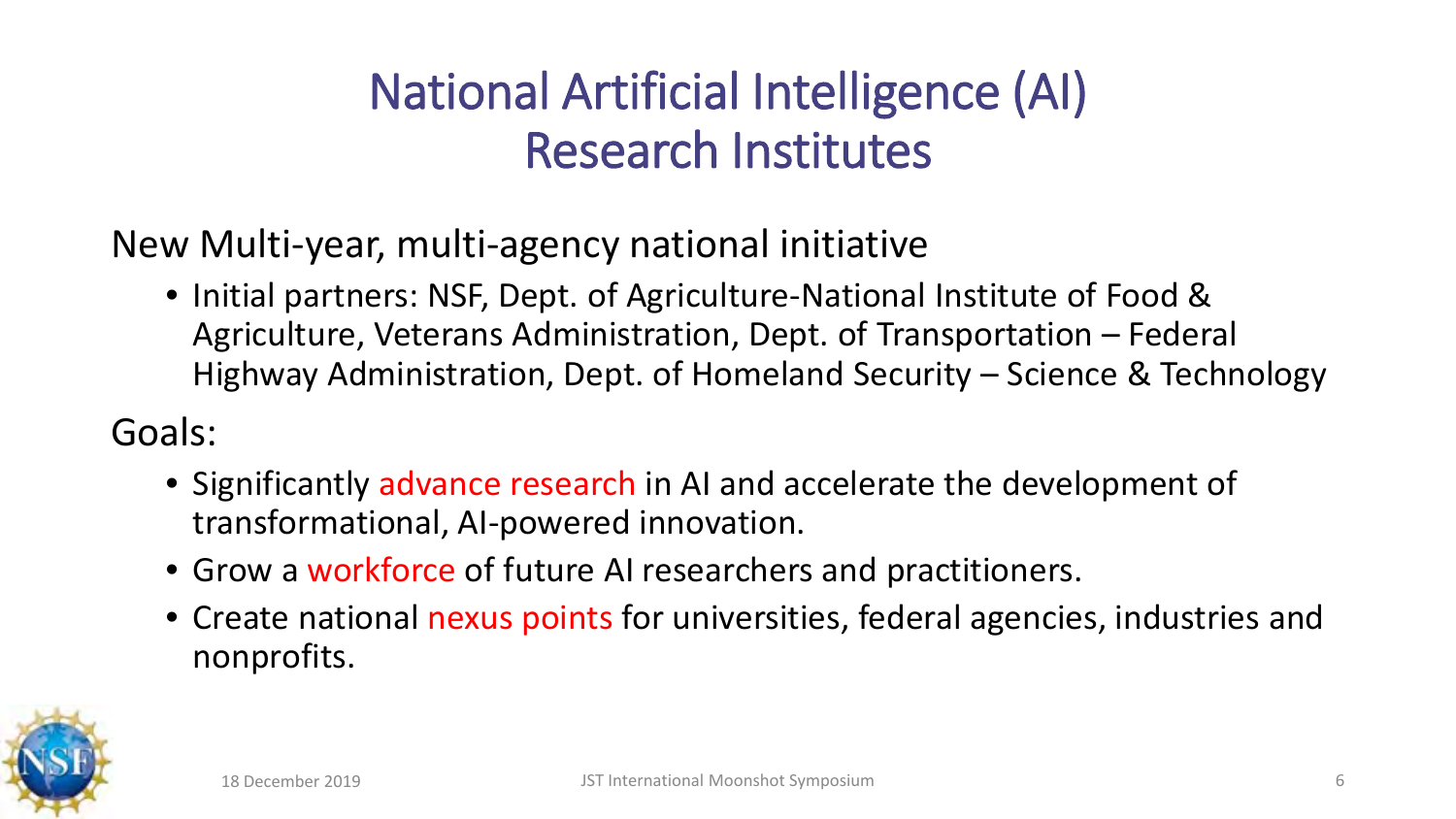### National Artificial Intelligence (AI) Research Institutes

- Institute Scale (up to \$20M/project): allowing researchers to focus on larger-scale, longer-term research.
- This solicitation: approximately \$120M in grants in 2020 to fund *planning grants* and up to six *research institutes in specific areas* in order to advance AI research.
	- NSF anticipates repeating this funding opportunity in future years, subject to availability of funds.

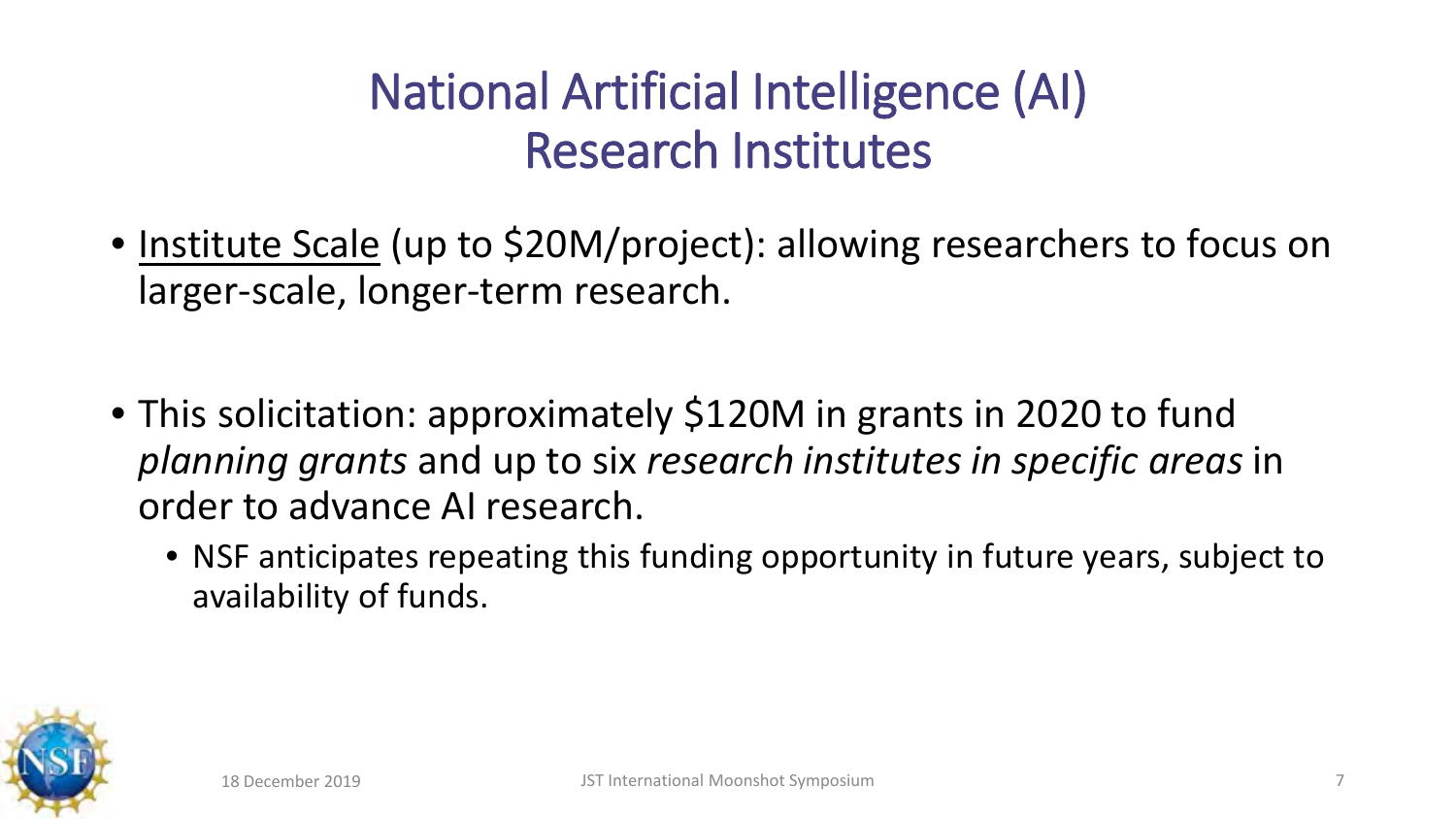### National AI Institutes: Background

#### **National Priorities @NSF**





Convening of Potential Partners May 29, 2019

#### Strategic Priority 1: Make long-term investments in AI research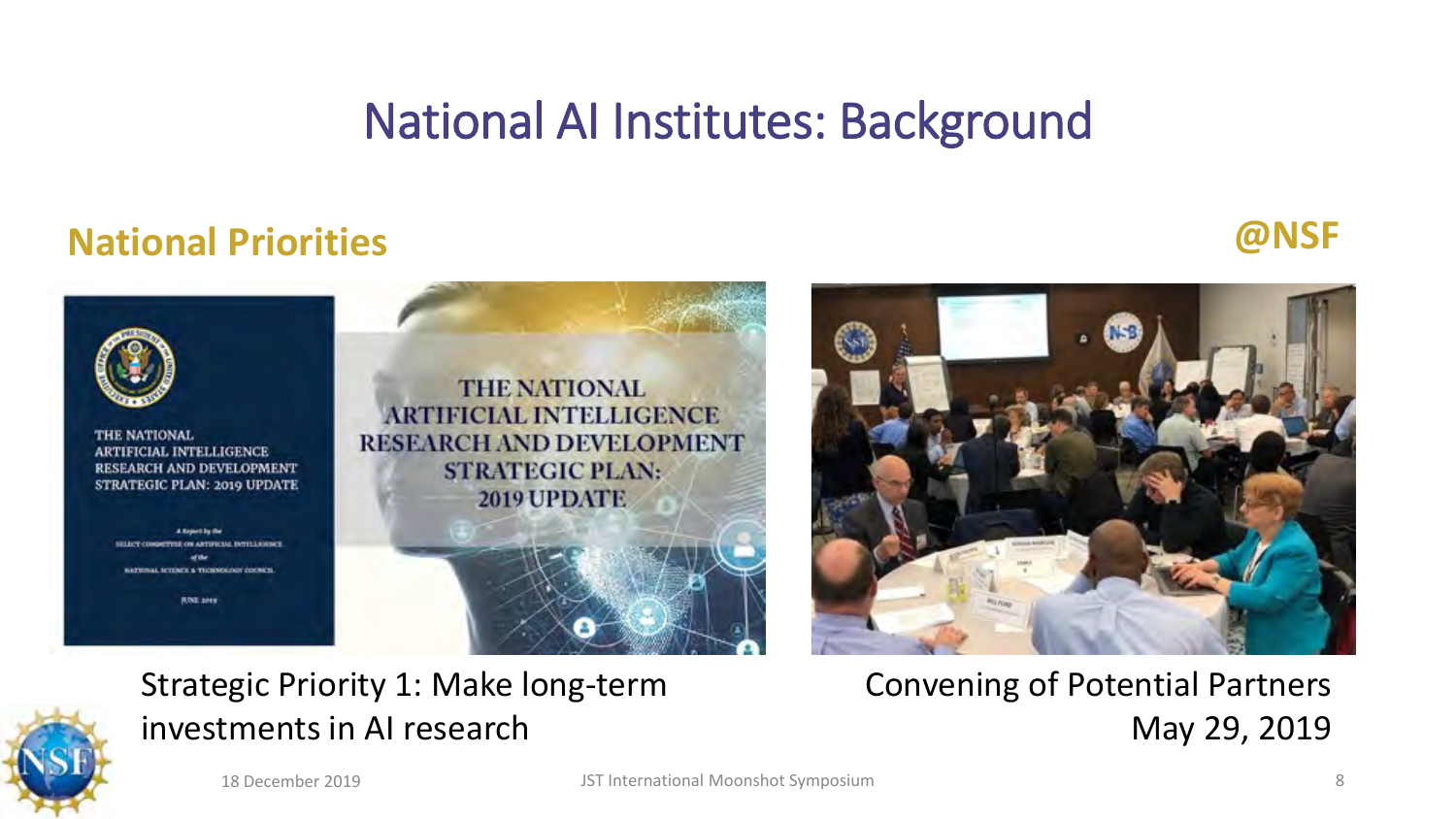### Institute Potential Discussed at May 2019 "Convening"

- Breadth and scale of challenges demand multi-disciplinary, multiinstitutional collaborative efforts
- Sustained investment: in-depth, extended focus; prototyping, living labs; longer time horizons
- Nurture the next generation of talent
- Facilitate accelerated transition of innovations into many economic sectors
- Address both "foundational" challenges and "use-inspired" opportunities

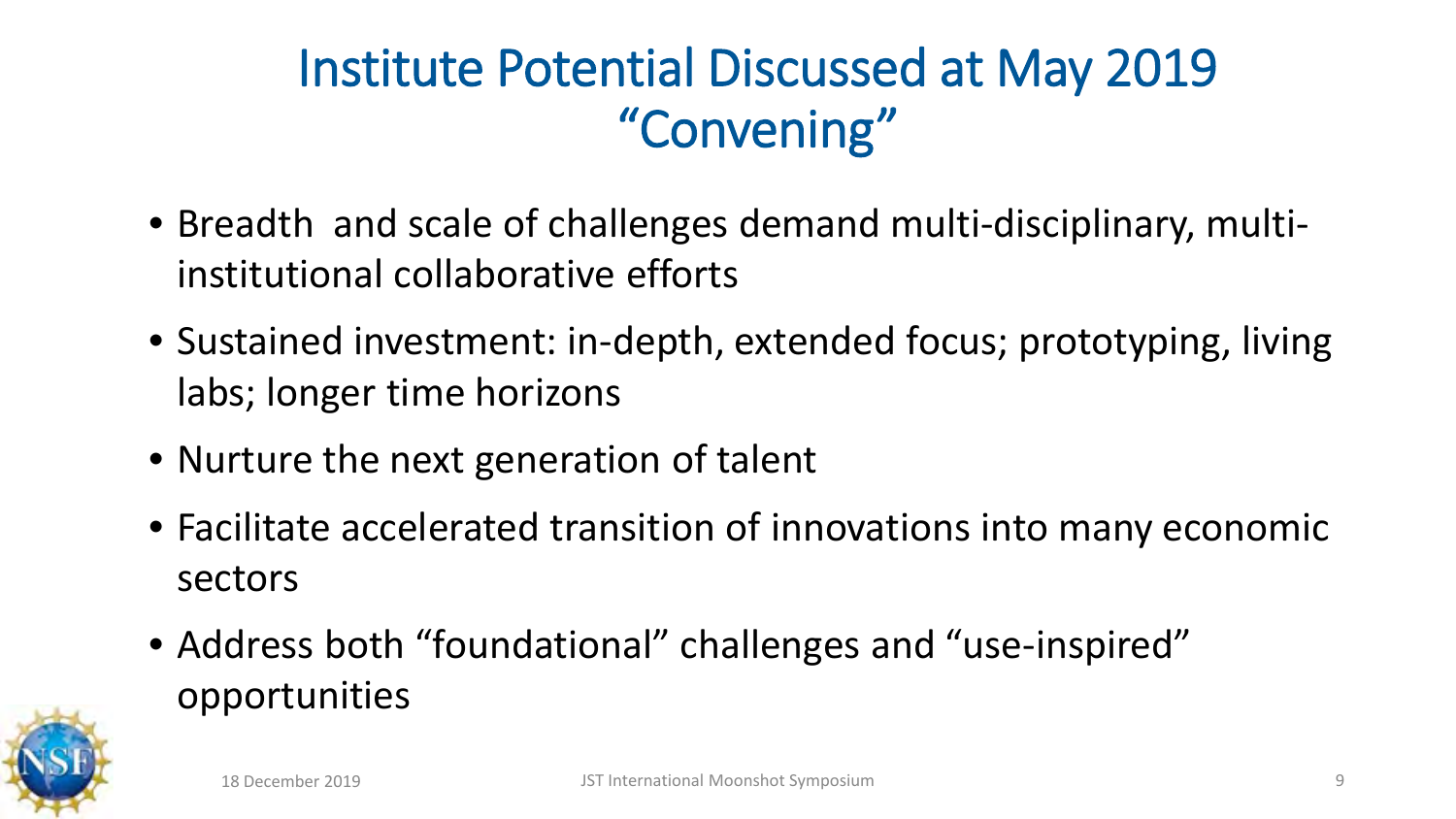### Foundational and Use-Inspired AI Research

#### Foundational AI

- Theory and methods independent of any particular domain of application.
- Use-inspired AI research
	- Basic research that has use for society in mind.
	- Situating in a domain of application to simultaneously inform progress in AI and solve particular use cases.
	- In contrast to "applied research", the goal is to go beyond applying known techniques, and adds new knowledge and understanding in both *foundational AI* and *use-inspired domains*.



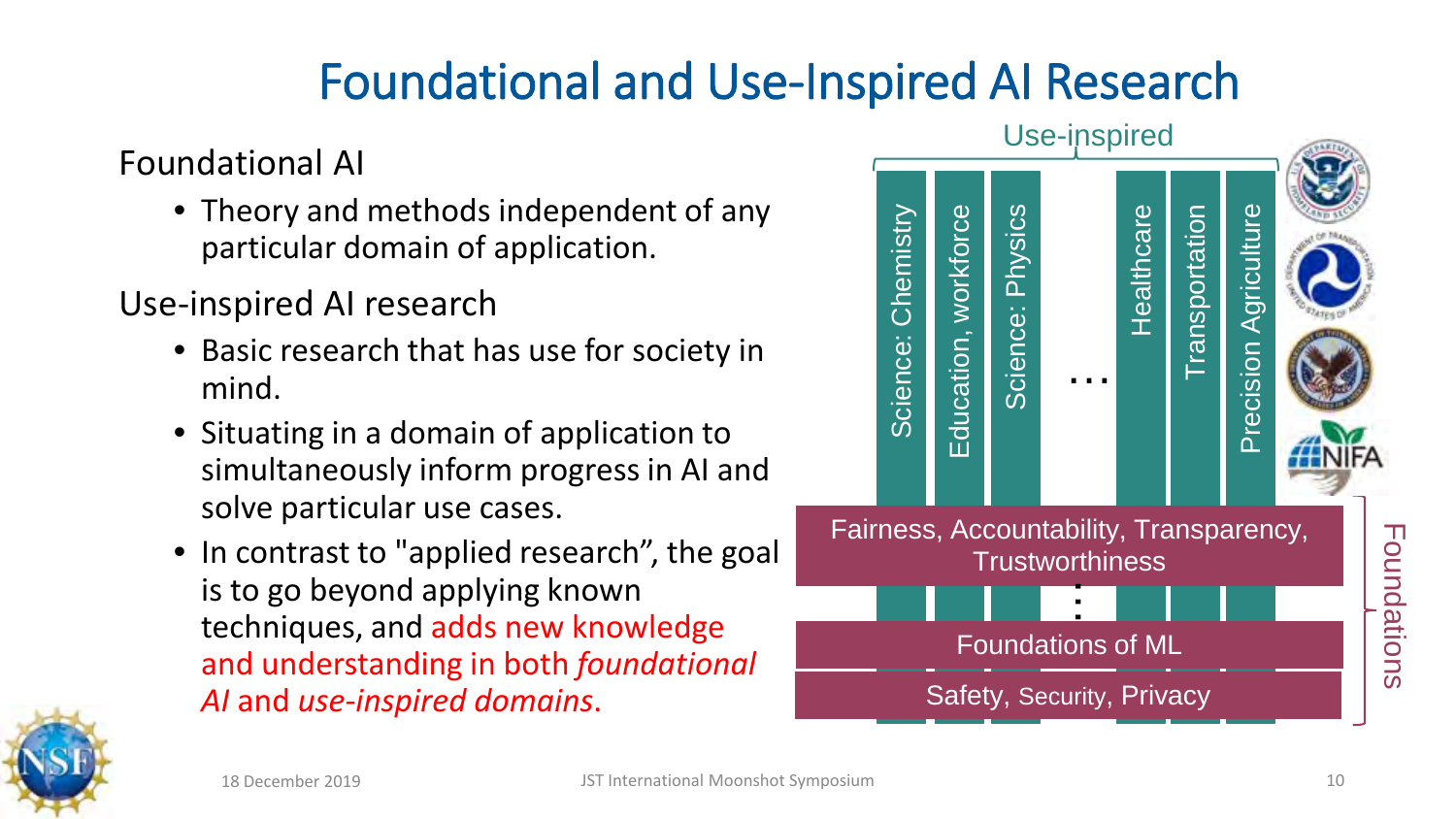### Platforms for Advanced Wireless Research (PAWR) Program

- Announced on July 15, 2016 by the White House and NSF
- \$50M (NSF) for 4 new city-scale wireless research platforms
- 32-member Industry Consortium contributing ~\$50M in cash and in-<br>kind contributions to support platforms

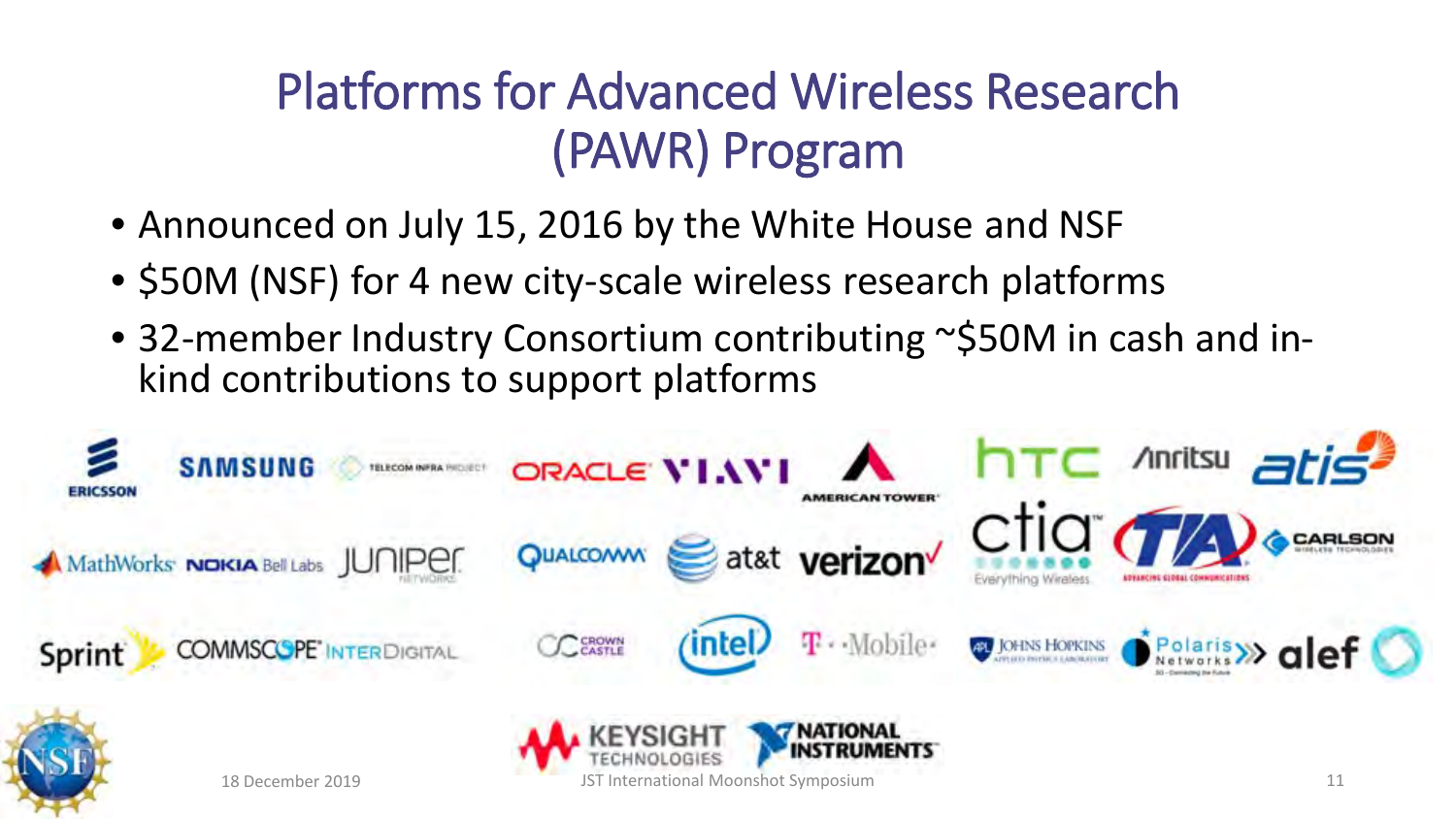### PAWR Goals

- Enable "city-scale" experimentation, larger than any single campus or company lab can typically support  $-$  in real-world conditions
- Connect industry and NSF's academic research community
- "Proving grounds" for pre-competitive wireless technology developed in industry and academia
- Accelerate technology transfer and promote US leadership

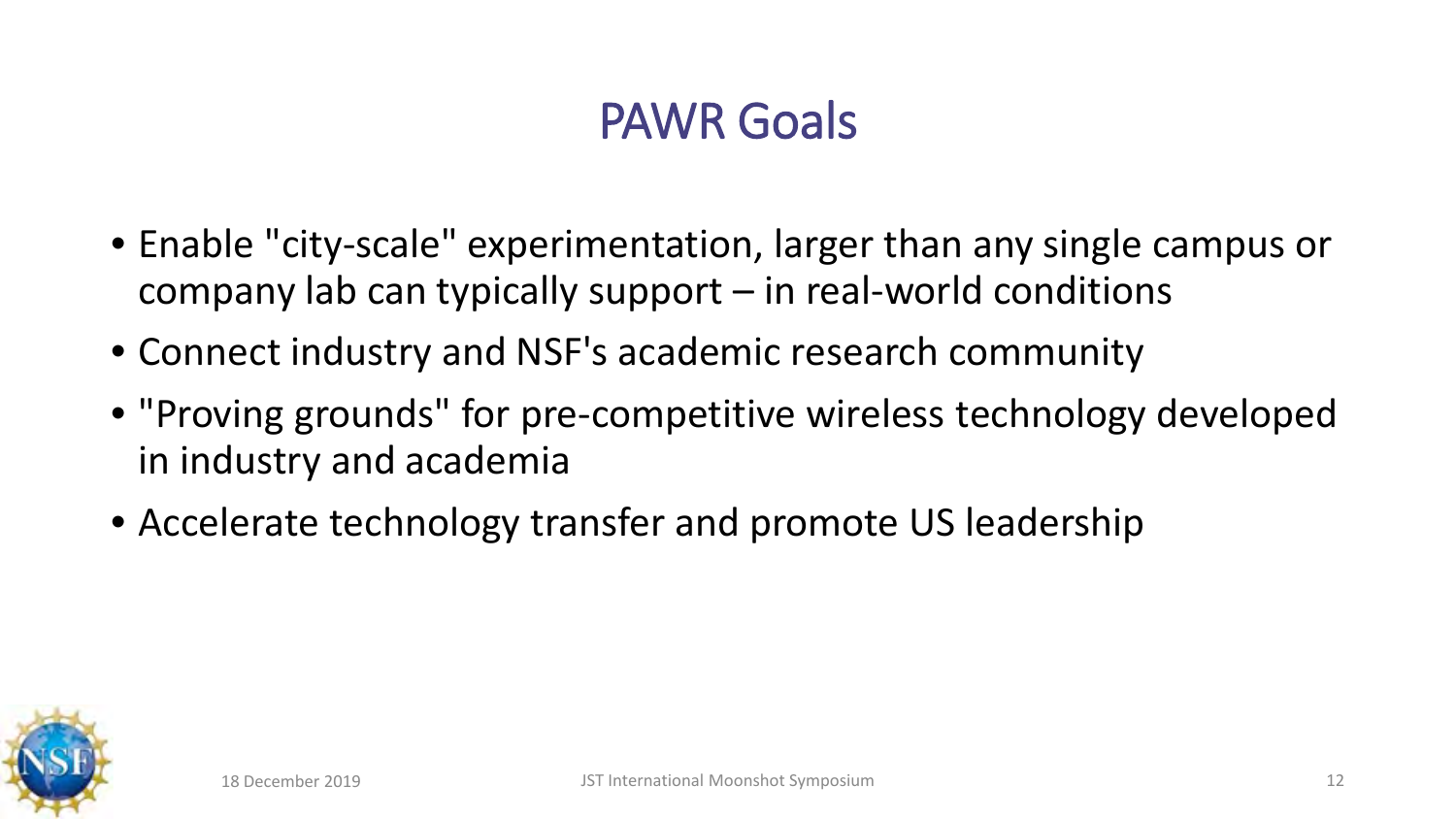### PAWR Platforms

- Cloud Enhanced Open Software-Defined Mobile Wireless Testbed (COSMOS)
	- Location: Upper Manhattan
	- Technologies: mmWave, Optical x-haul. advanced software-defined radios
- Platform for Open Wireless Data-driven Experimental Research/<br>
Reconfigurable Eco-system for Next-generation End-to-end Wireless<br>
(POWDER/RENEW)<br>
 Location: Downtown Salt Lake City<br>
 Technology Reconfigurable Eco-system for Next-generation End-to-end Wireless (POWDER/RENEW)
	- Location: Downtown Salt Lake City
	- Technologies: massive MIMO, advanced software-defined radios
- Aerial Experimentation and Research Platform for Advanced Wireless (AERPAW)
	- Location: Research Triangle Park, North Carolina
	- Technologies: Unmanned Aerial Systems, advanced software-defined radios

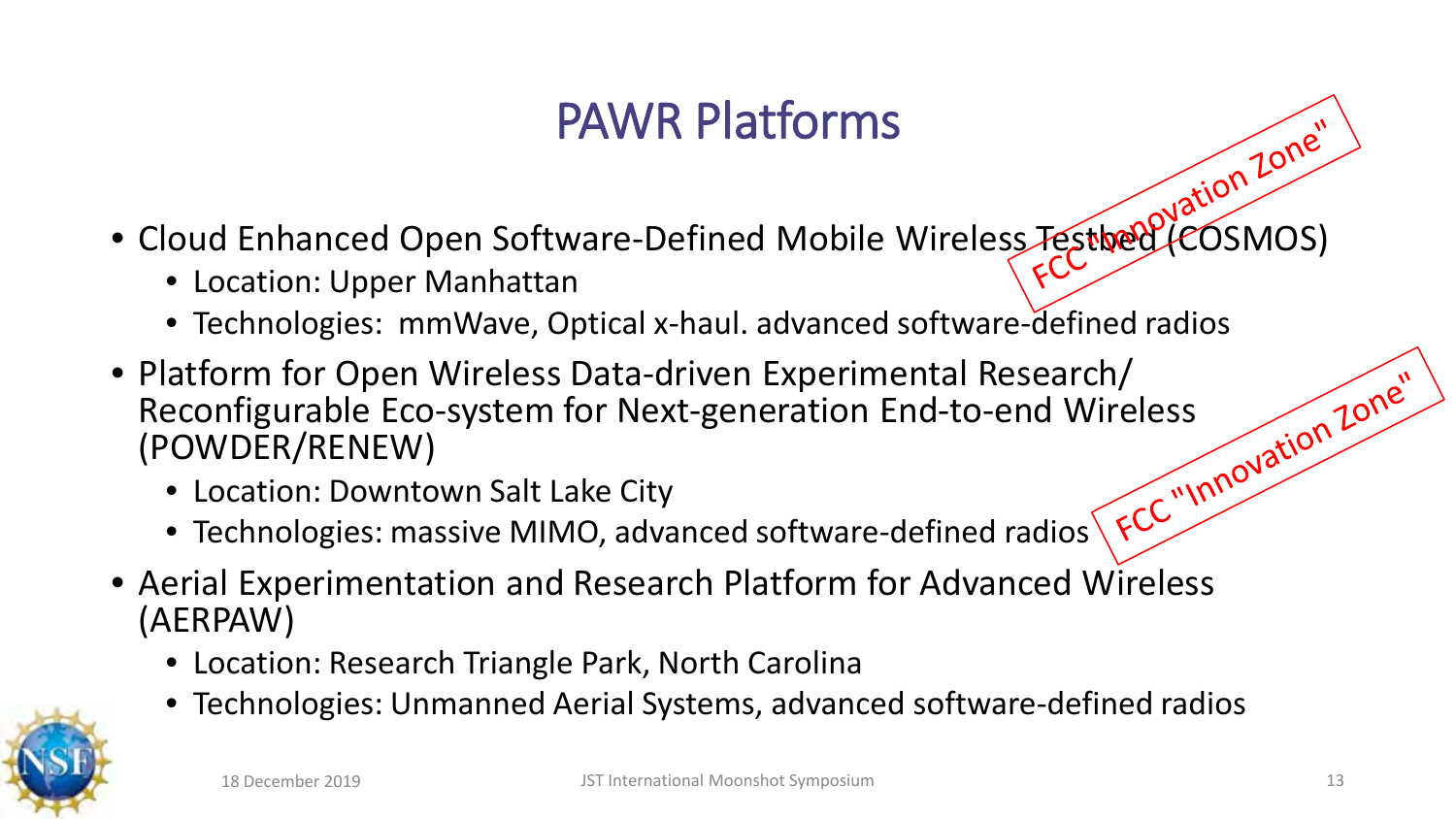### NSF Quantum Computing and Information Science Faculty Fellows Program

- Goal: grow US capacity in QIS to support research advances in QIS over the long term.
- Approach: Encourage academic departments to hire faculty in QISrelated areas.
- How: Pay salary and benefits of a new hire faculty member for up to three years.
	- Only for faculty who do not currently hold a tenure-track position.
- Emphasis on cross-departmental collaboration.

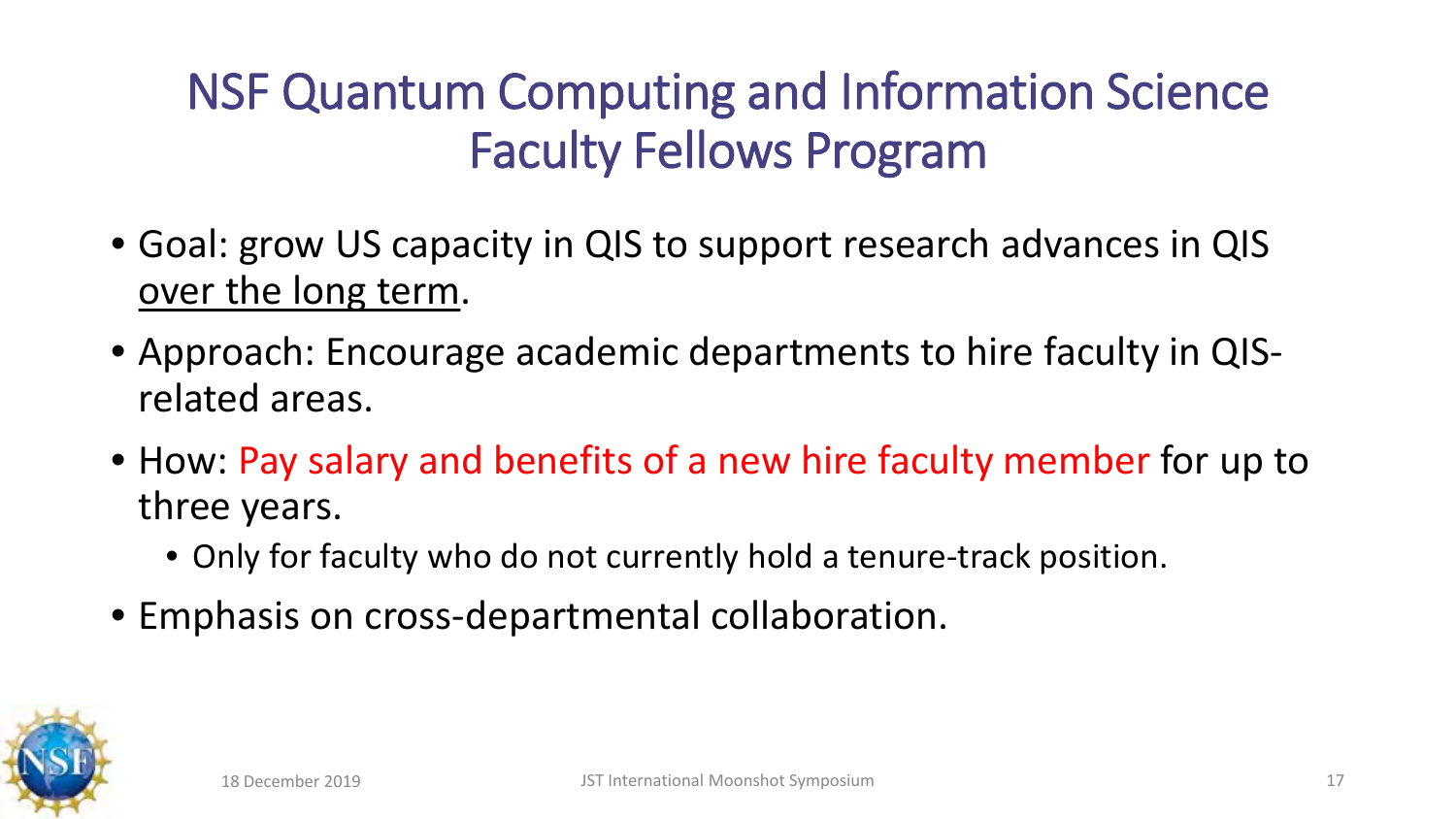### Thoughts on Trust

Reaching the targets "C-Avatar Capitalism" and "C-Avatar Life" requires that we be able to trust:

- the infrastructure on which they run
- the information we receive through the systems

Challenge: human beings' ways of deciding what is trustworthy are very much tied to our physical presence and embodiment.

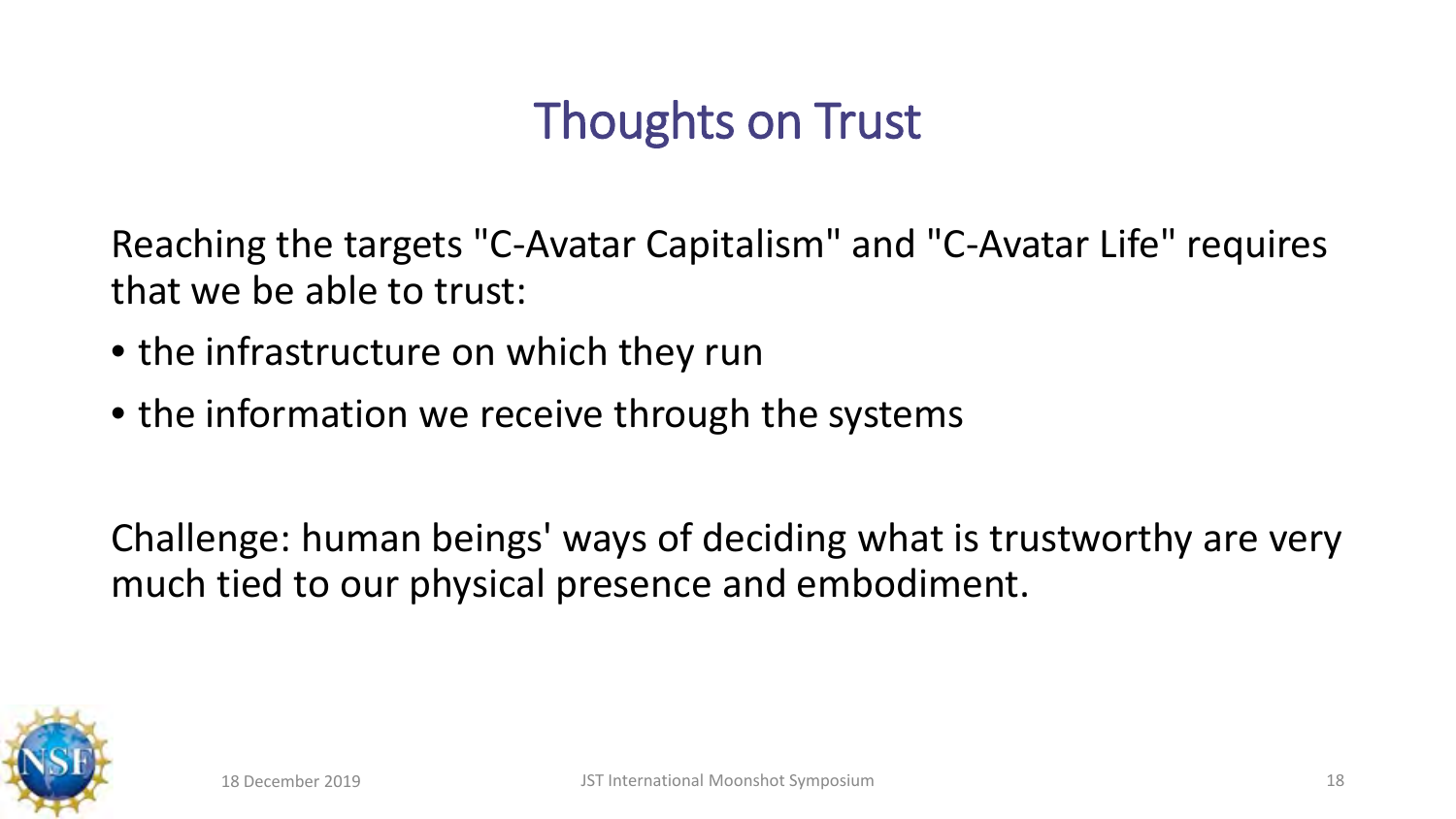# *Thank You!* どうもありがとうございました